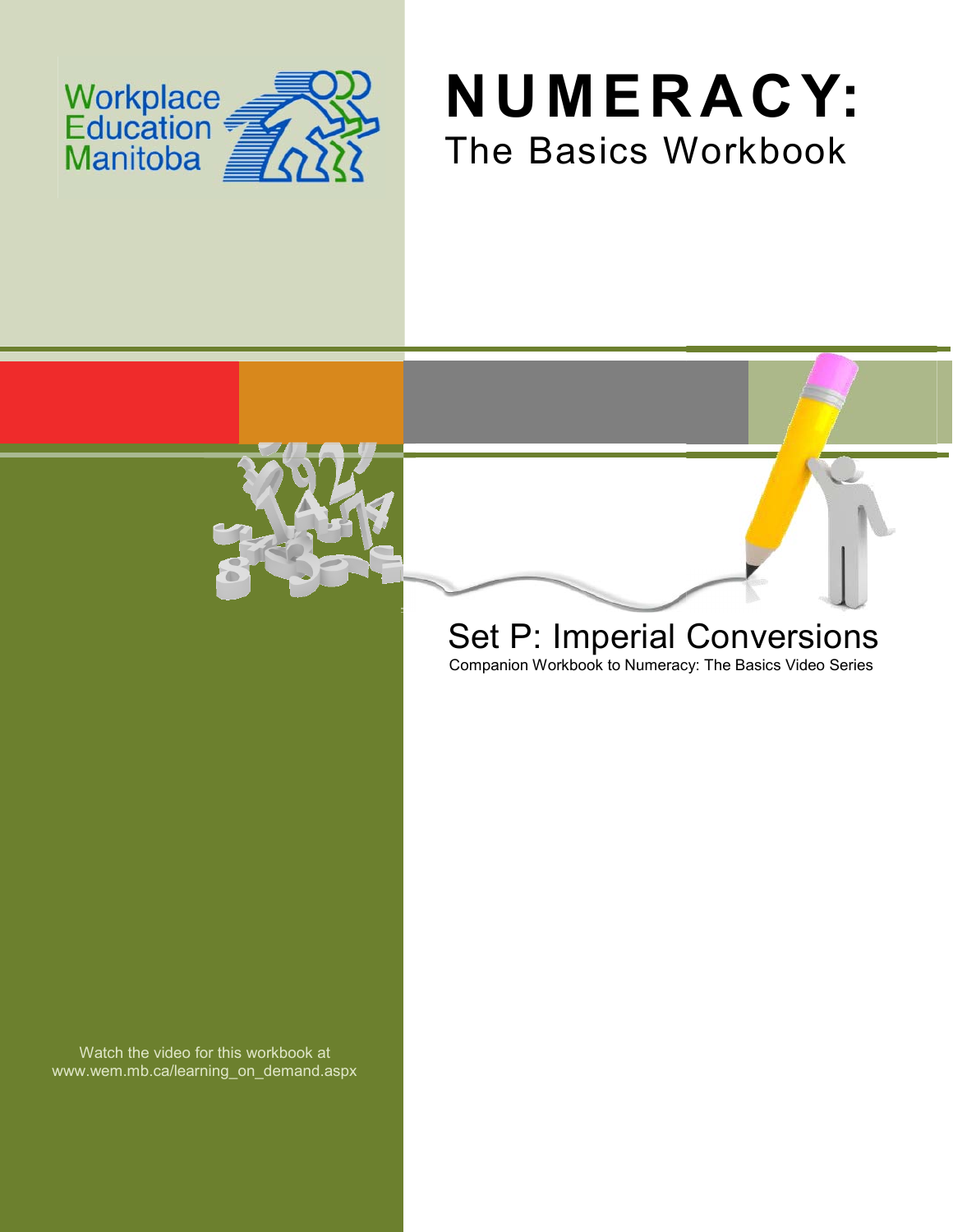Workplace Education Manitoba would like to express appreciation to the following for supporting the development of this curriculum:

> The Government of Canada Human Resource Skills Development Canada (HRSDC)

> > and

The Manitoba Government Industry Workforce Development (IWD), Entrepreneurship, Training and Trade (ETT)

Workplace Education Manitoba would also like to thank the individuals from across Manitoba who provided consultation, content, and feedback.

> For more information, visit [www.wem.mb.ca](http://www.wem.mb.ca/) or contact the Project Coordinator Lindsay Laidlaw at [info@wem.mb.ca](mailto:info@wem.mb.ca)

Workplace Education Manitoba 1000 Waverley Street Winnipeg, MB, R3T 0P3

©Workplace Education Manitoba, 2012

All rights reserved; no part of this publication may be reproduced, stored in a retrieval system, or transmitted in any form by any means, electronic, mechanical, photocopying, recording, or otherwise without

prior written permission of the Publishers. This manual may not be lent, resold, hired out or otherwise disposed by way of trade in any form of binding or cover than that which it is published, without the prior consent of the Publishers.



SLN

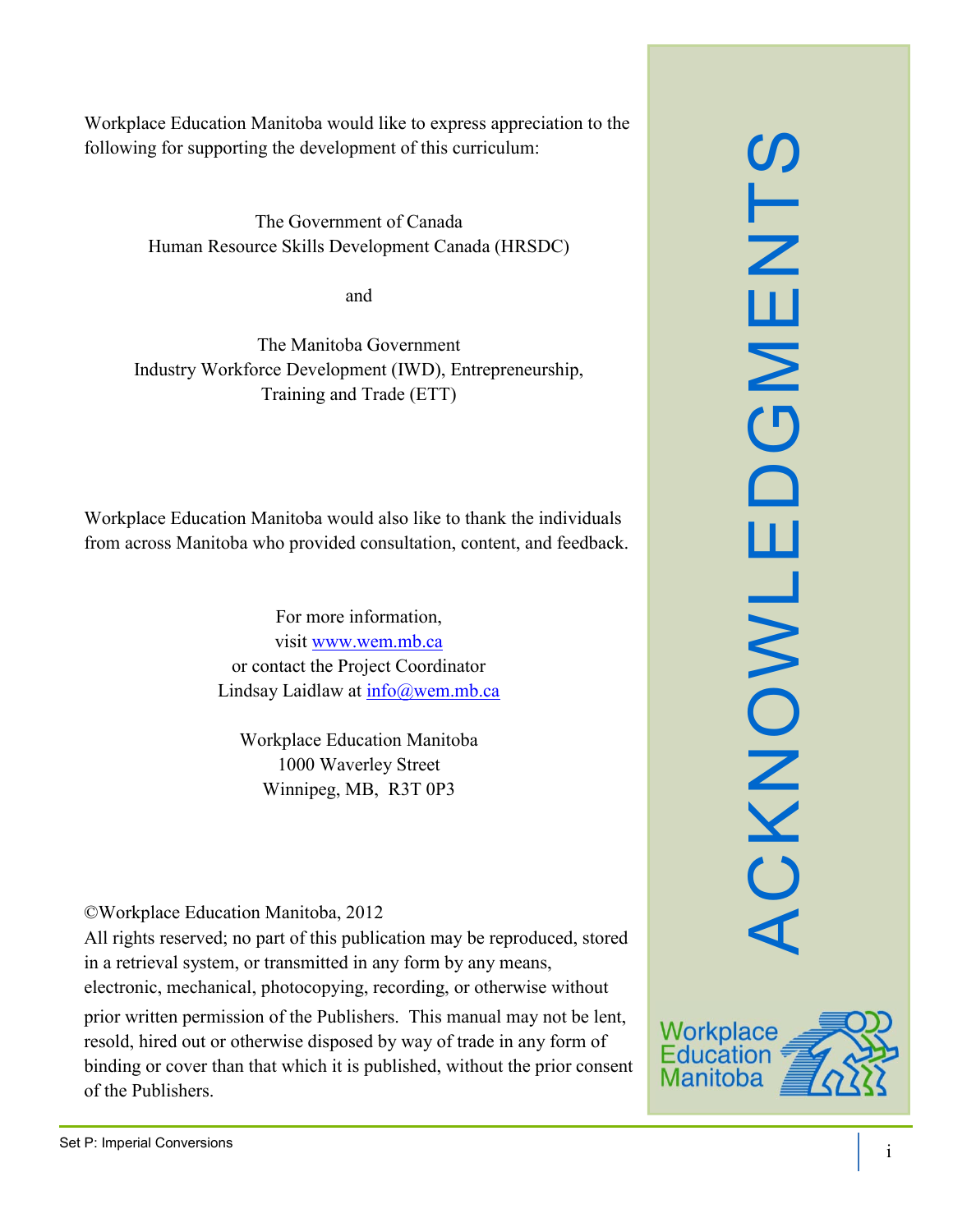

## **INTRODUCTION**

#### **What is Numeracy: The Basics Workbook?**

This workbook is intended to accompany Workplace Education Manitoba's (WEM) Numeracy: The Basics Video Series, a set of 50 videos that explain essential numeracy concepts.

The refresher videos cover 25 critical numeracy topics, each broken into concept and practice.

The video series and accompanying downloadable workbooks can be found on the WEM website at [http://www.wem.mb.ca/learning\\_on\\_demand.aspx](http://www.wem.mb.ca/learning_on_demand.aspx)

These Numeracy: The Basics workbooks provide an opportunity for additional skill-building practice.

#### **Numeracy: The Basics topics are:**

- Order of Operations 1
- Order of Operations 2
- Adding & Subtracting Fractions 1
- Adding & Subtracting Fractions 2
- Multiplying & Dividing Fractions
- $\bullet$  Mixed & Improper Fractions
- Operations with Mixed Fractions 1
- Operations with Mixed Fractions 2
- Operations with Mixed Fractions 3
- Adding & Subtracting Decimals
- Multiplying Decimals
- Dividing Decimals
- Order of Operations & Decimals
- Decimals, Fractions & Percent 1
- Decimals, Fractions & Percent 2
- Imperial Conversions
- Metric Conversions
- Metric and Imperial Conversions
- Geometry  $1 -$  Perimeter
- Geometry  $2 Area$
- Geometry 3- Volume
- Solving Equations 1
- Solving Equations 2
- Ratio & Proportion
- Averages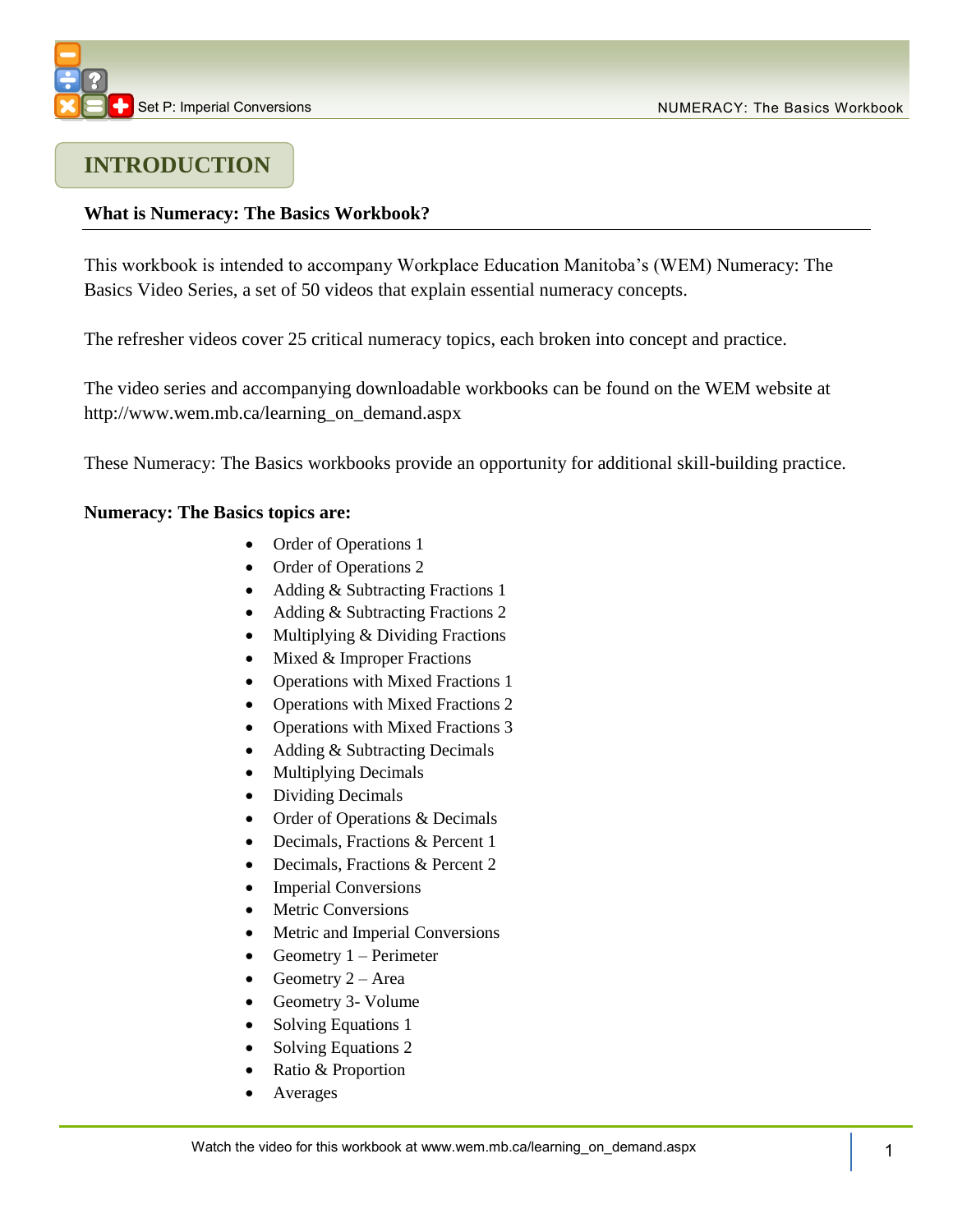## **IMPERIAL CONVERSIONS**

This workbook contains five skill-building practice sections. Solutions can be found at the end of the workbook.

#### **Practice Section A**

Convert each of the following Imperial measures into the units indicated. Round each answer to one decimal place, if rounding is necessary.

- 1. 12  $ft =$  *yd*
- 2.  $4 ft =$  *in*
- 3.  $4 yd =$  *in*
- 4.  $8 \text{ yd} =$  *ft*
- 5.  $7 \text{ ft} = \_ in$
- 6.  $13 ft =$  *in*
- 7.  $36 in =$  *ft*
- 8.  $29 in = v d$
- 9. 5.5  $ft =$  *in*
- 10. 6  $ft =$   $yd$
- 11.  $7 \text{ yd} = \_ \text{rft}$
- 12.  $27 in =$  *ft*
- 13. 7.5  $yd =$  *ft*
- 14.  $15 \text{ yd} = \_ in$
- 15.  $67 in =$  *yd*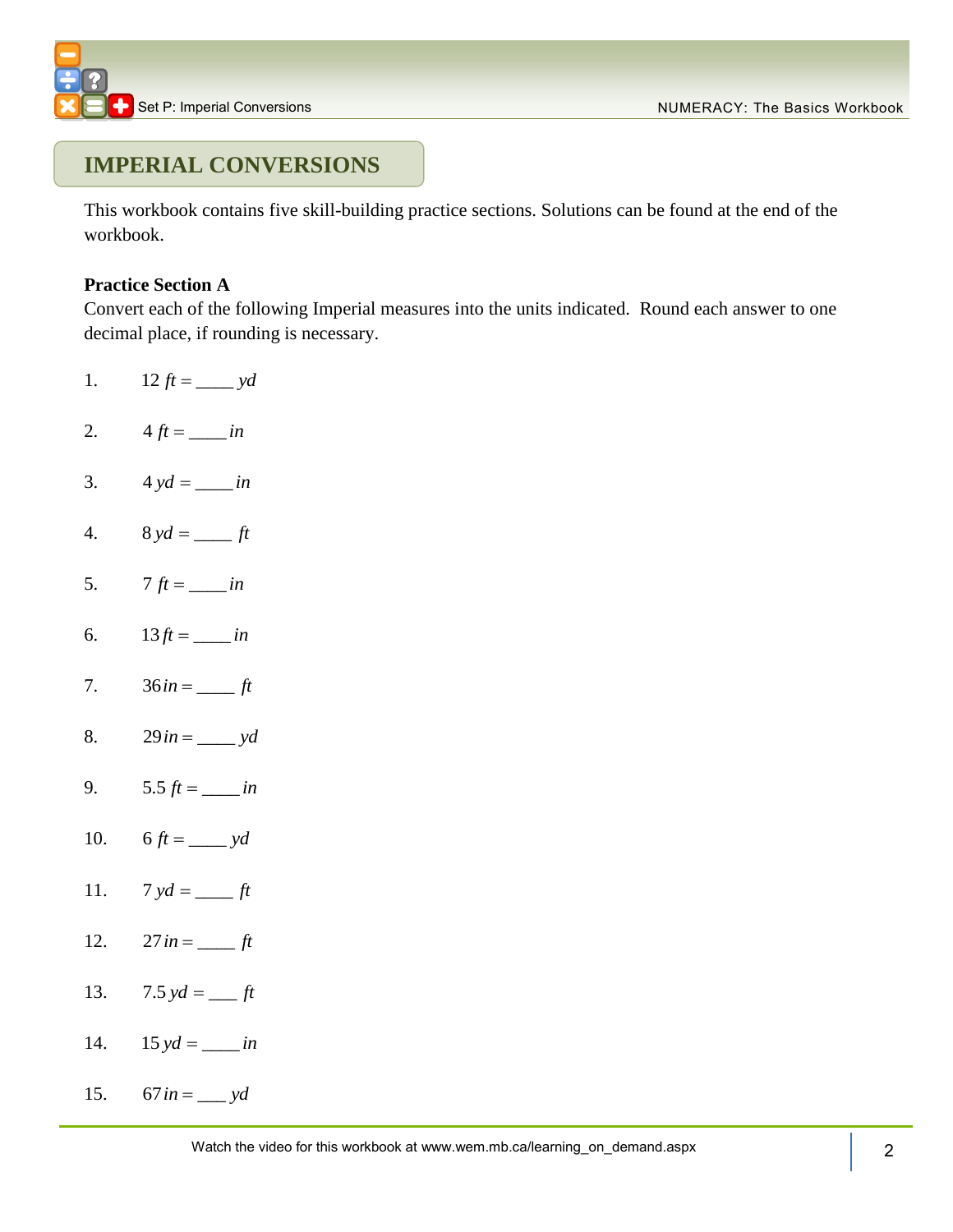

#### **Practice Section B**

Convert each of the following Imperial measures into the units indicated. Round each answer to one decimal, if rounding is necessary.

- 1.  $107 in =$  *ft*
- 2.  $142 in =$  *yd*
- 3.  $17.5 \text{ yd} = \_ \text{ft}$
- 4.  $11.25 \text{ yd} = \_ in$
- 5. 322  $ft =$  *yd*
- 6.  $5.5 \text{ yd} - 24 \text{ in} =$  ft
- 7.  $1.5 \text{ yd} + 5 \text{ ft} =$  *in*
- 8.  $36 in + 3 ft =$  *yd*
- 9.  $3 yd - 5 ft =$  *in*
- 10.  $4 yd - 21 in =$   $ft$
- 11.  $4 y d + 2 ft - 6 in = \_ in$
- 12.  $5 ft + 21 in -1.5 yd =$  *in*
- 13.  $5 yd - 2.5 ft + 66 in =$  ft
- 14.  $1.5 yd + 33 in + 6 ft =$  *yd*
- 15.  $7.5$  yd  $-54$  in  $-2.75$  ft  $=$  ft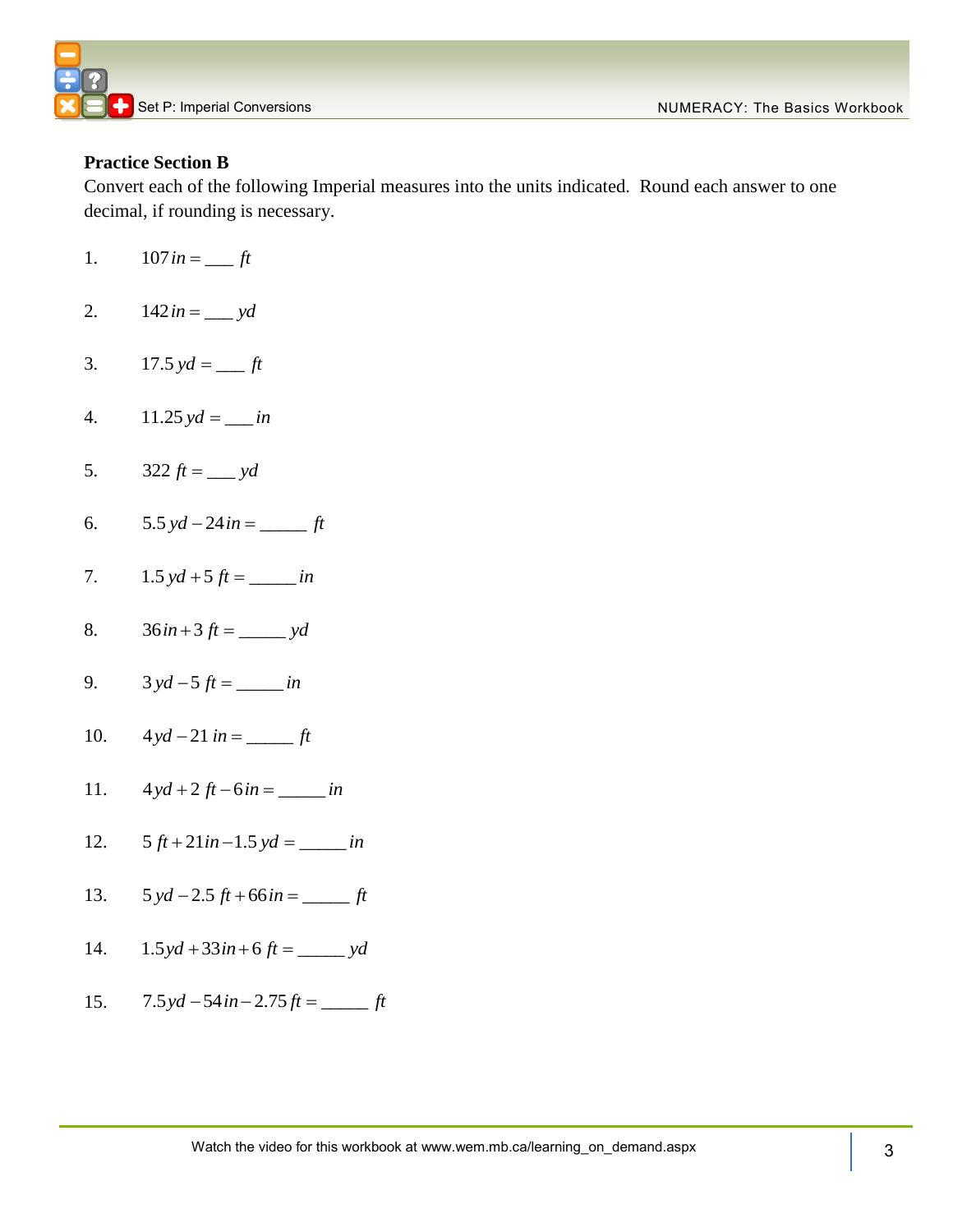

#### **Practice Section C**

Follow the instructions for each conversion question. Round each answer to one decimal place, if rounding is necessary.

- 1. Convert 89 inches into  $y = yd + \underline{\hspace{1cm}} ft + \underline{\hspace{1cm}} in.$
- 2. Convert 3.875 yards into  $y = yd + \dots dt + \dots$  in.

3. 
$$
\frac{34in}{0.25} + \frac{5}{2}ft \times 3 - 1.25yd = \underline{\hspace{2cm}} ft
$$

$$
0.25 \quad 2^{3} \quad \overbrace{\qquad \qquad }^{0.25} \quad 2^{4} \quad (7.5 \,yd - 54 \, in - 2.75 \, ft) - (1.5 \,yd - 15 \, in + 1.75 \, ft) = \underline{\qquad \qquad }^{0.25} \quad ft
$$

4. 
$$
(7.5yd - 54tn - 2.75ft) - (1.5yd - 15tn + 1.75ft) = \underline{\hspace{1cm}} \text{pt}
$$
  
5. 
$$
(4.5yd - 119in) + 1ft - \left(\frac{1.5ft}{0.5} - 42in + 1.125yd + \frac{1}{4}\right) = \underline{\hspace{1cm}} \text{yd}
$$

#### **Practice Section D**

In this section, solutions for the practice questions contain commonly-made errors. For each question, circle the error(s) and give a correct solution.

1. Below is a possible solution to a question that contains some error(s). Circle the error(s) and present a correct solution.

6 ft + 41 in - 2.5 y d = 
$$
...in
$$
  
\n6 ft ×  $\frac{12in}{1ft}$  + 41 in - 2.5 y d ×  $\frac{12in}{1yd}$  =  $...in$   
\n72 in + 41 in - 2.5 y d ×  $\frac{12in}{1yd}$  =  $...in$   
\n72 in + 38.5 in ×  $\frac{12in}{1yd}$  y d =  $...in$   
\n72 in + 462 in =  $...in$   
\n= 534 in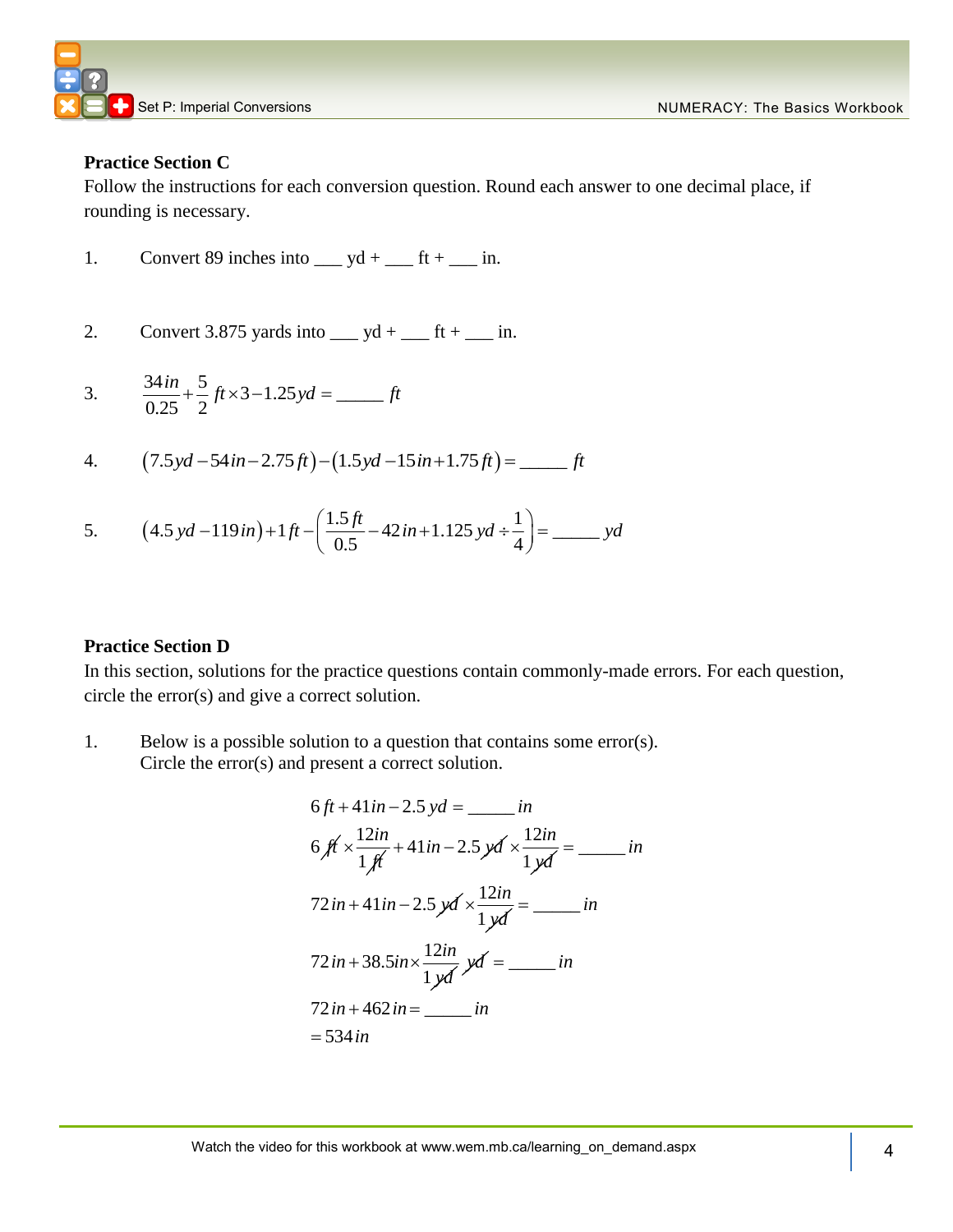



#### **Practice Section E**

Challenge Question. If you can do this one, then you get an  $A^+$ .  $\odot$ 

Explain, with a good example problem and solution (including a description), how you know when dividing two numbers will result in a quotient with repeating decimals of some kind?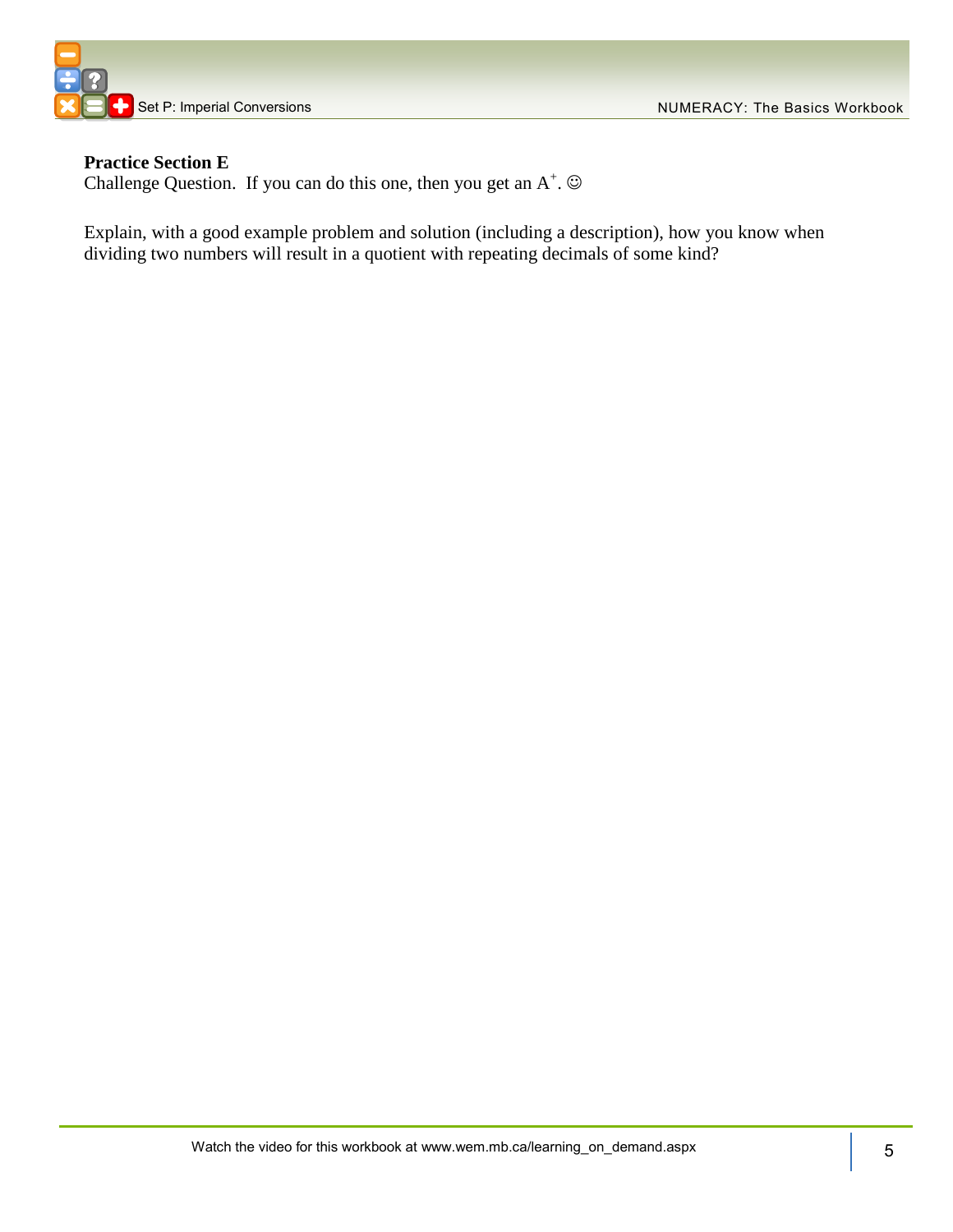NUMERACY: The Basics Workbook

# SOLUTIONS

# Set P

Imperial Conversions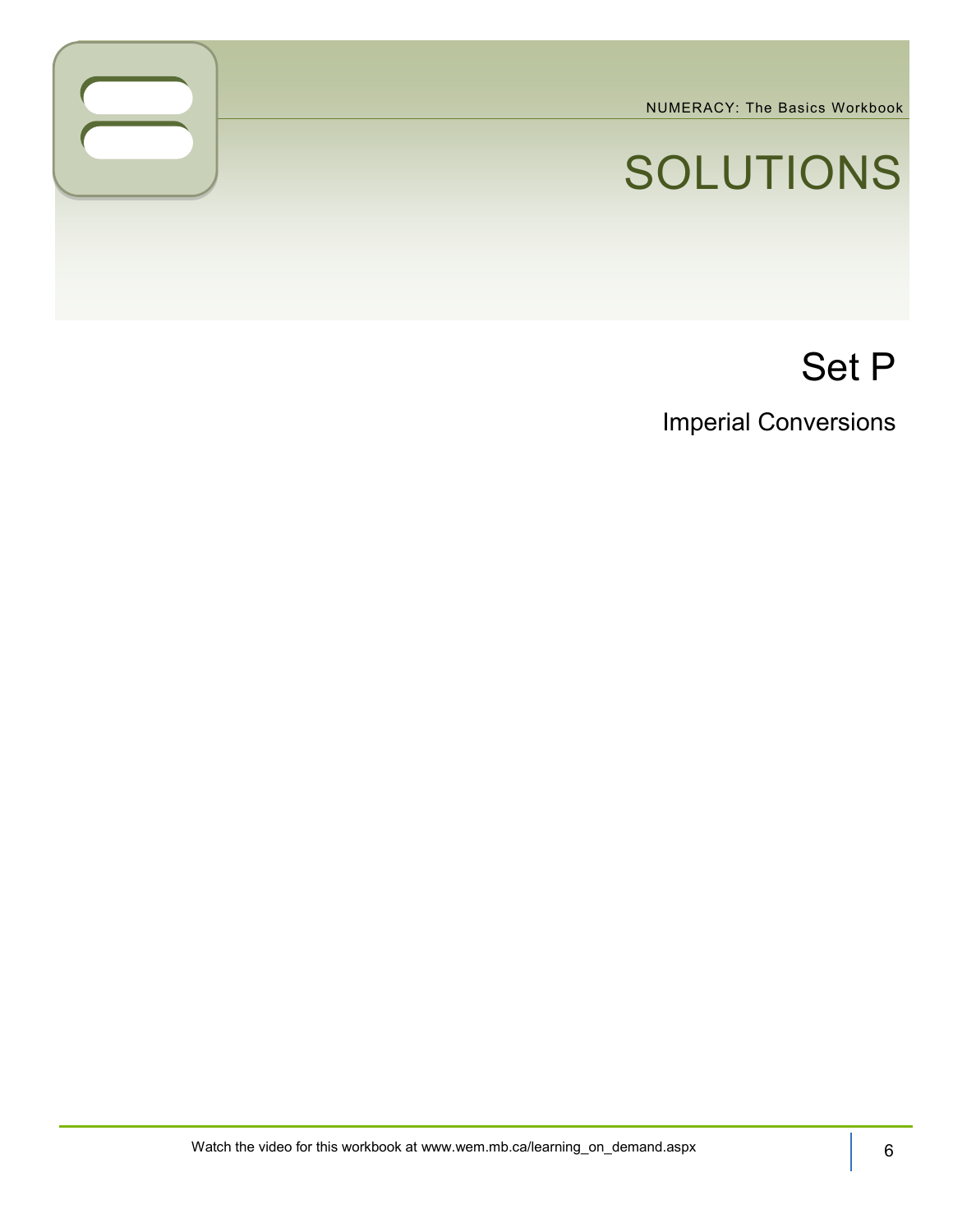### **IMPERIAL CONVERSIONS**

#### **Practice Section A**

1. Solution:  
\n
$$
12 ft = \underline{\hspace{1cm}} yd
$$
\n
$$
(4) \cancel{12} \cancel{f} \cancel{f} \times \frac{1yd}{\cancel{f} \cancel{f}} = 4 yd
$$

- **2.** Solution:  $4 ft = \_ in$ 4  $f{t} \times \frac{12}{ }$ 1 *in ft*  $\times \frac{12i\pi}{\sigma} = 48i\pi$
- **3.** Solution:  $4 yd = \_ in$  $4 \cancel{y}$   $\cancel{4} \times \frac{36}{1}$ 1 *in yd*  $\times \frac{30m}{17} = 144$  in
- **4.** Solution:  $8 \text{ yd} = \underline{\hspace{2cm}} \text{ft}$  $8 \cancel{y}$   $\cancel{4} \times \frac{3}{5}$ 1 *ft yd*  $\times \frac{3ft}{\sqrt{2}} = 24 ft$
- **5.** Solution:  $7 \text{ } ft = \_ in$ 7  $f{t} \times \frac{12}{1}$ 1 *in ft*  $x \frac{12i\pi}{10} = 84i\pi$
- **6.** Solution:  $13 ft =$  *in* 13  $f{t} \times \frac{12}{1}$ 1 *in ft*  $\times \frac{12in}{\sqrt{ }} = 156in$
- **7.** Solution:  $36 in =$   $ft$  $36$  *j*  $x - \frac{1}{12}$ 12 *ft in*  $x \frac{1 ft}{100} = \frac{36}{12} ft = 3$  $=\frac{36}{12}$  *ft* = 3 *ft*
- **8.** Solution: Solution:<br>29 *in* = \_\_\_\_ *yd* 29 jh  $\times \frac{1}{2}$ 36 *yd in*  $\times \frac{1yd}{2} = \frac{29}{36}yd = 0.8$  $=\frac{29}{36}$  yd = 0.8 yd
- **9.** Solution: 5.5  $ft = \_ in$ 5.5  $\cancel{f_1} \times \frac{12}{1}$ 1 *in ft*  $x \frac{12i\pi}{\sigma} = 66i\pi$
- **10.** Solution:  $6 ft =$  yd 6  $\oint \frac{1}{x} \times \frac{1}{x}$ 3 *yd ft*  $\frac{1 \, y \, d}{\sqrt{3}} = \frac{6}{3} \, y \, d = 2$  $=\frac{6}{3}$  yd = 2 yd
- **11.** Solution:  $7 yd = \_ f t$  $7 \cancel{x}$   $\cancel{4} \times \frac{3}{5}$ 1 *ft yd*  $\times \frac{3ft}{\sqrt{2}} = 21ft$
- **12.** Solution:

27 in = 
$$
\frac{1}{12j}
$$
 ft  
\n27  $j\hbar \times \frac{1\hbar}{12j\hbar} = \frac{27}{12} ft = 2\frac{1}{4} ft = 2.25 ft = 2.3 ft$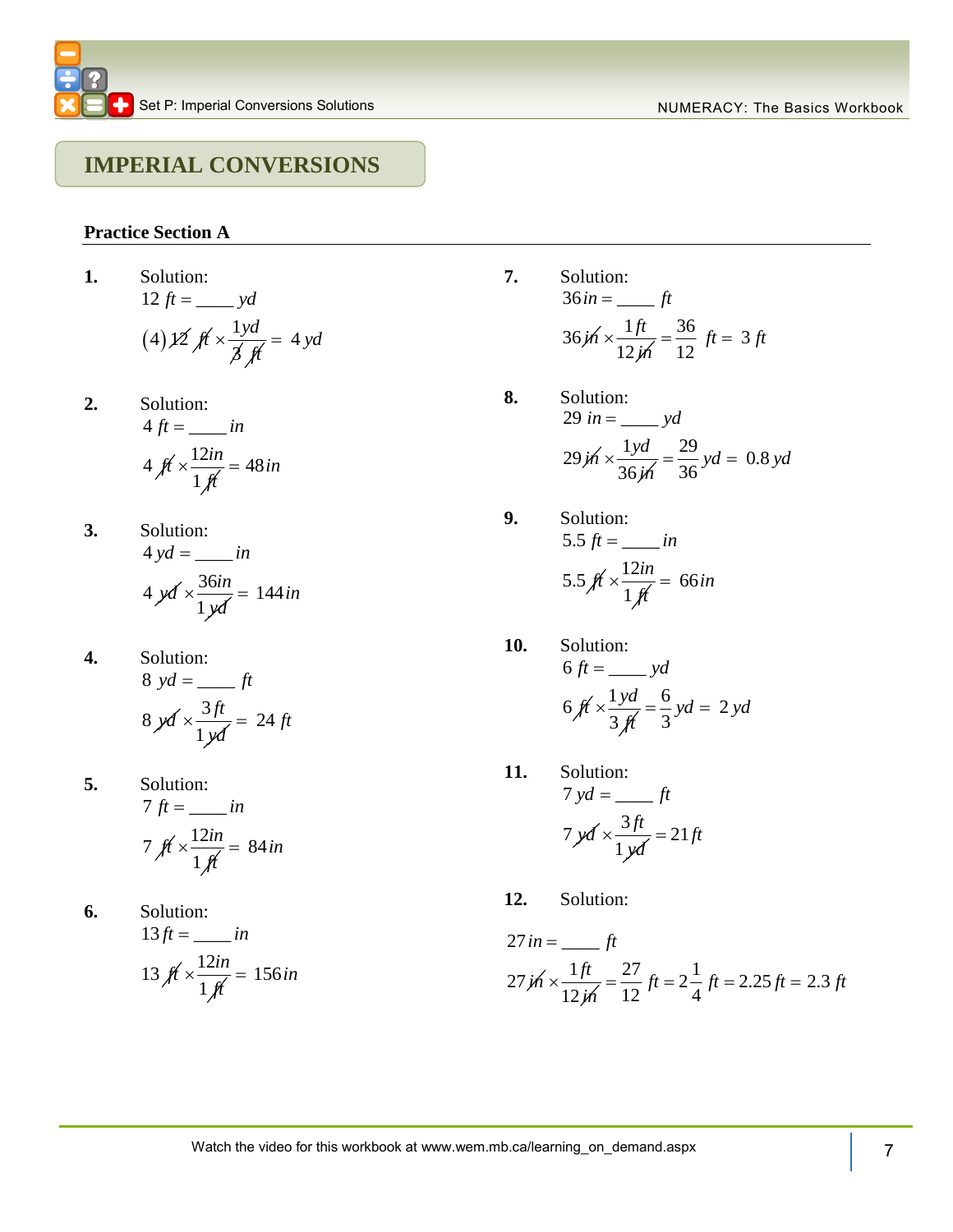**13.** Solution:  $7.5 \,yd =$  *ft* 7.5  $\cancel{x}$ *d*  $\times \frac{3}{2}$ 1 *ft yd*  $\times \frac{3ft}{\sqrt{2}} = 22.5 \text{ ft}$ 

14. Solution:  
\n
$$
15 yd = \underline{\hspace{1cm}} in
$$
\n
$$
15 yd \times \frac{36in}{1 yd} = 540 in
$$

**15.** Solution: Solution:<br>67 *in* = \_\_\_ y*d* 67 *j*n  $\times \frac{1}{1}$ 36 *yd in*  $=$   $\frac{dy}{dx}$ <br> $\times \frac{1 \, y \, d}{36 \, y \, d} = \frac{67}{36} \, y \, d = 1 \frac{31}{36} \, y \, d = 1.9$  $\frac{67}{36}$  yd =  $1\frac{31}{36}$  $\frac{67}{36}$  yd =  $1\frac{31}{36}$  yd = 1.9 yd

#### **Practice Section B**

- **1.** Solution: Solution:<br> $107 in =$   $ft$  $107 \cancel{m} \times \frac{1}{12}$ 12 *ft in*  $=\frac{ft}{\times \frac{1ft}{125}} = \frac{107}{12}ft = 8\frac{11}{12}ft = 8.9$  $\frac{107}{12}$  ft =  $8\frac{11}{12}$  $f(t) = \frac{107}{12} \text{ ft} = 8\frac{11}{12} \text{ ft} = 8.9 \text{ ft}$
- **2.** Solution:
- 2. Solution<br> $142 in =$  yd  $142 \cancel{m} \times \frac{1}{2}$ 36 *yd in*  $=\frac{1}{2}$  yd<br>  $\times \frac{1 \, y \, d}{36 \, y \, a} = \frac{142}{36}$  yd =  $\frac{71}{18}$  yd =  $\frac{17}{18}$  yd = 3.9  $\frac{142}{36}$  yd =  $\frac{71}{18}$  yd =  $3\frac{17}{18}$  $y^2 = \frac{142}{36}$  yd =  $\frac{71}{18}$  yd =  $3\frac{17}{18}$  yd = 3.9 yd
- **3.** Solution:  $17.5 \text{ yd} = \_\_ft$ 17.5  $y d \times \frac{3}{2}$ 1 *ft yd*  $x \frac{3ft}{1} = 52.5 \text{ ft}$
- **4.** Solution:  $11.25 \,yd =$  *in* 11.25  $\cancel{y}$ *d*  $\times \frac{36}{5}$ 1 *in yd*  $\times \frac{30m}{1}$  = 405*in*
- **5.** Solution:

322 ft = 
$$
\frac{1 \text{ yd}}{3 \text{ ft}} = \frac{322}{3} \text{ yd} = 107\frac{1}{3} \text{ yd} = 107.3 \text{ yd}
$$

**6.** Solution: Solution:<br>5.5  $yd - 24 in =$  \_\_\_\_\_\_\_*ft* 5.5 yd  $\times \frac{3}{5}$ 1 *ft yd*  $\times \frac{3ft}{\sqrt{2}} - 24 \cancel{th} \times \frac{1}{\sqrt{2}}$ 12 *ft in*  $\times \frac{1/t}{1-t} =$  ft 5.5  $\cancel{x}$ d  $\times \frac{3}{5}$ 1 *ft yd*  $\times \frac{3ft}{\sqrt{2}} - \frac{24}{12} ft =$  $-\frac{24}{12}$  *ft* = \_\_\_\_\_\_\_ *ft*  $1 \cancel{y}d \quad 12$ <br>16.5 ft - 2 ft = 14.5 ft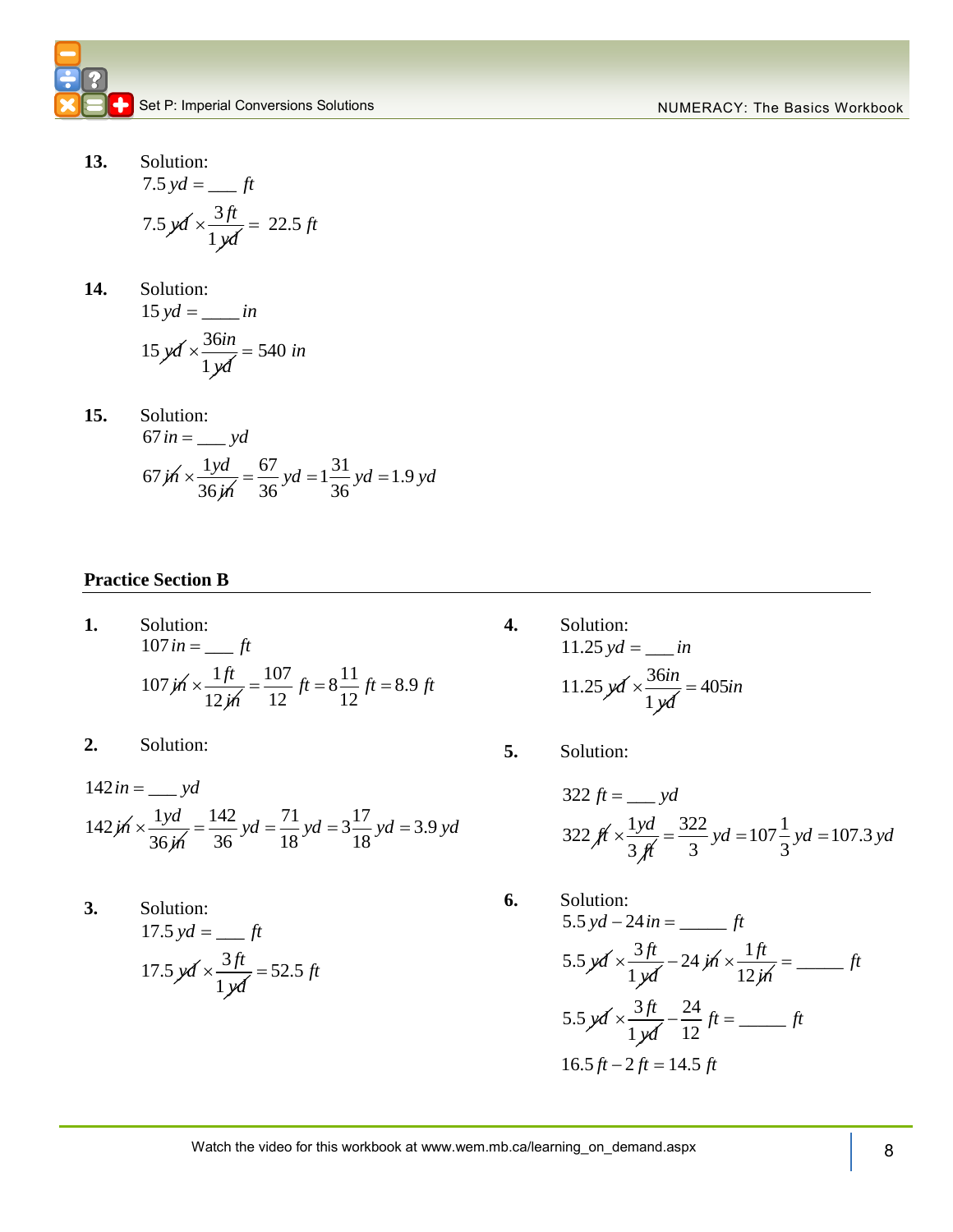- **7.** Solution: Solution:<br>1.5  $yd + 5 ft =$  *in* 1.5  $\cancel{y}$ d  $\times \frac{36}{5}$ 1 *in yd*  $\times \frac{36in}{12} + 5$   $\cancel{f}$   $\times \frac{12}{12}$ 1 *in ft*  $\times \frac{12in}{\sqrt{2}} =$  in  $1$ *ya*<br>54 in + 60 in = 114 in
- **8.** Solution: Solution:<br> $36 in + 3 ft =$  \_\_\_\_\_\_\_ yd 36 *i*n  $\times \frac{1}{1}$ 36 *yd in*  $\times \frac{1yd}{2x} + 3 ft \times \frac{1}{2}$ 3 *yd ft*  $x\frac{1 y a}{2 x^2} =$  yd  $36 \mu$   $3 \mu$ <br> $36 \text{ yd} + \frac{3}{3} \text{ yd} = 1 \text{ yd} + 1 \text{ yd} = 2$  $\frac{36}{36}yd + \frac{3}{3}$  $yd + \frac{3}{3}yd = 1yd + 1yd = 2yd$
- **9.** Solution: Solution:<br> $3 yd - 5 ft =$  *in* 3 yd  $\times\frac{36}{5}$ 1 *in yd*  $\times \frac{36in}{12} - 5$  ft  $\times \frac{12}{1}$ 1 *in ft*  $\times \frac{12in}{100} =$  in  $1$ *ya*<br> $108 in - 60 in = 48 in$
- **10.** Solution: Solution:<br> $4 yd - 21$  in = \_\_\_\_\_\_\_\_ ft  $4 \cancel{x}$   $\cancel{4} \times \frac{3}{4}$ 1 *ft yd*  $\times \frac{3ft}{\sqrt{2}} - 21 \cancel{th} \times \frac{1}{\sqrt{2}}$ 12 *ft in* \_\_\_\_\_ *ft*  $12 ft - \frac{21}{12} ft =$  *ft*  $12 f^2$ <br> $12 ft - 1.75 ft = 10.25 ft = 10.3 ft$
- **11.** Solution:

4 yd + 2 ft - 6 in = \_\_\_\_\_\_\_ in  
\n4 yd 
$$
\times \frac{36in}{1 yd} + 2 ft \times \frac{12in}{1 ft} - 6 in = _______ in
$$
  
\n144 in + 24 in - 6 in = 162 in

$$
144in + 24in - 6in = 162in
$$

12. Solution:  
\n5 ft + 21 in -1.5 yd = 
$$
..._{in}
$$
  
\n5 ft ×  $\frac{12in}{1ft}$  + 21 in -1.5 yd ×  $\frac{36in}{1yd}$  =  $..._{in}$   
\n60 in + 21 in -54 in = 27 in

13. Solution:  
\n5 
$$
yd - 2.5 ft + 66 in =
$$
  $ft$   
\n5  $yd \times \frac{3ft}{1yd} - 2.5 ft + 66 jh \times \frac{1ft}{12 jh} =$   $ft$   
\n5  $yd \times \frac{3ft}{1yd} - 2.5 ft + 66 jh \times \frac{1ft}{12 jh} =$   $ft$   
\n15  $ft - 2.5 ft + \frac{66}{12} ft$   
\n12.5  $ft + 5.5 ft = 18 ft$ 

**14.** Solution:

1.5 yd + 33 in + 6 ft = 
$$
\_\_\_
$$
 yd  
\n1.5 yd + 33 jh ×  $\frac{1yd}{36jh}$  + 6 ft ×  $\frac{1yd}{3ft}$  =  $\_\_\_$  yd  
\n1.5 yd +  $\frac{33}{36}$  yd + 6 yd =  $\_\_\_$  yd  
\n1.5 yd + 0.916 yd + 2 yd = 4.416 yd = 4.4 yd

**15.** Solution:

13. Solution:  
\n
$$
7.5 yd - 54 in - 2.75 ft =
$$
\n
$$
7.5 yd \times \frac{3ft}{1yd} - 54 jh \times \frac{1ft}{12jh} - 2.75 ft =
$$
\n
$$
22.5 ft - \frac{54}{12} ft - 2.75 ft =
$$
\n
$$
7.5 yd \times \frac{3ft}{12jh} - 54 jh \times \frac{1ft}{12jh} - 2.75 ft =
$$
\n
$$
7.5 yd \times \frac{3ft}{12jh} - 54 jh \times \frac{1}{12jh} - 2.75 ft =
$$
\n
$$
7.5 yd \times \frac{3ft}{12jh} - 54 jh \times \frac{1}{12jh} - 2.75 ft =
$$
\n
$$
7.5 yd \times \frac{3ft}{12jh} - 54 jh \times \frac{1}{12jh} - 2.75 ft =
$$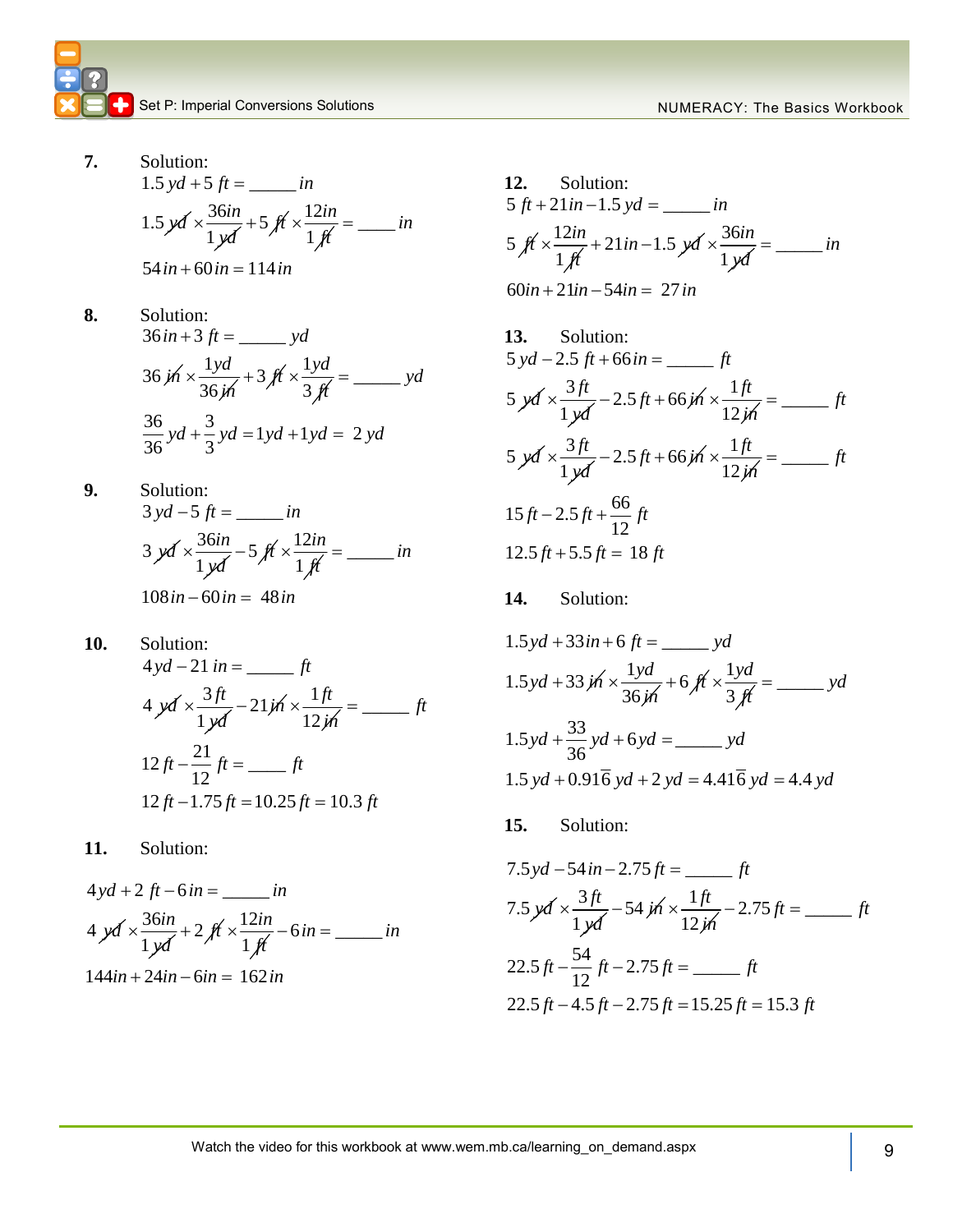#### **Practice Section C**

**1.** Solution:

$$
\frac{2}{36}\overline{\smash)89} \qquad 12\overline{\smash)17}
$$
\n
$$
\frac{-72}{17} = 2yd, \quad \frac{-12}{5} = 1ft, \text{ and } 5in
$$
\n
$$
= 2yd + 1ft + 5in
$$

**2.** Solution:

$$
3yd + 0.875 \, y\, \frac{3 \, ft}{1 \, y\, \frac{d}{dt}} = 2.625 \, ft = 2 \, ft + 0.625 \, \text{ft} \times \frac{12 \, in}{1 \, \text{ft}} = 7.5 \, \text{in}
$$
\n
$$
= 3 \, y\, \text{d} + 2 \, \text{ft} + 7.5 \, \text{in}
$$

**3.** Solution:

Solution:  
\n
$$
\frac{34 \text{ in}}{0.25} + \frac{5}{2} \text{ ft} \times 3 - 1.25 \text{ yd} = \underline{\hspace{1cm}} \text{ ft}
$$
\n
$$
136 \text{ in} + 2.5 \text{ ft} \times 3 - 1.25 \text{ yd} = \underline{\hspace{1cm}} \text{ ft}
$$
\n
$$
136 \text{ j} \times \frac{1 \text{ ft}}{12 \text{ j} \times 1} + 2.5 \text{ ft} \times 3 - 1.25 \text{ yd} \times \frac{3 \text{ ft}}{1 \text{ y} \times 1} = \underline{\hspace{1cm}} \text{ ft}
$$
\n
$$
11.3 + 7.5 \text{ ft} - 3.75 \text{ ft} = 22.58 \overline{3} \text{ ft} = 22.6 \text{ ft}
$$

11.3 + 7.5 ft - 3.75 ft = 22.583 ft = 22.6 ft  
\n4. Solution:  
\n(7.5 yd - 54 in - 2.75 ft) - (1.5 yd - 15 in + 1.75 ft) = 
$$
\_\_\_
$$
 ft  
\n
$$
\left(7.5 yd \times \frac{3ft}{1 yd} - 54 jd \times \frac{1 ft}{12 jh} - 2.75 ft\right) - \left(1.5 yd \times \frac{3 ft}{1 yd} - 15 jd \times \frac{1 ft}{12 jh} + 1.75 ft\right) = \underline{\qquad} \_
$$
\n(22.5 ft - 4.5 ft - 2.75 ft) -  $\left(4.5 ft - \frac{15}{12} ft + 1.75 ft\right) = \underline{\qquad} \_$  ft  
\n(15.25 ft) -  $\left(4.5 ft - 1.25 ft + 1.75 ft\right) = \underline{\qquad} \_$  ft  
\n15.25 ft - 5 ft = 10.25 ft = 10.3 ft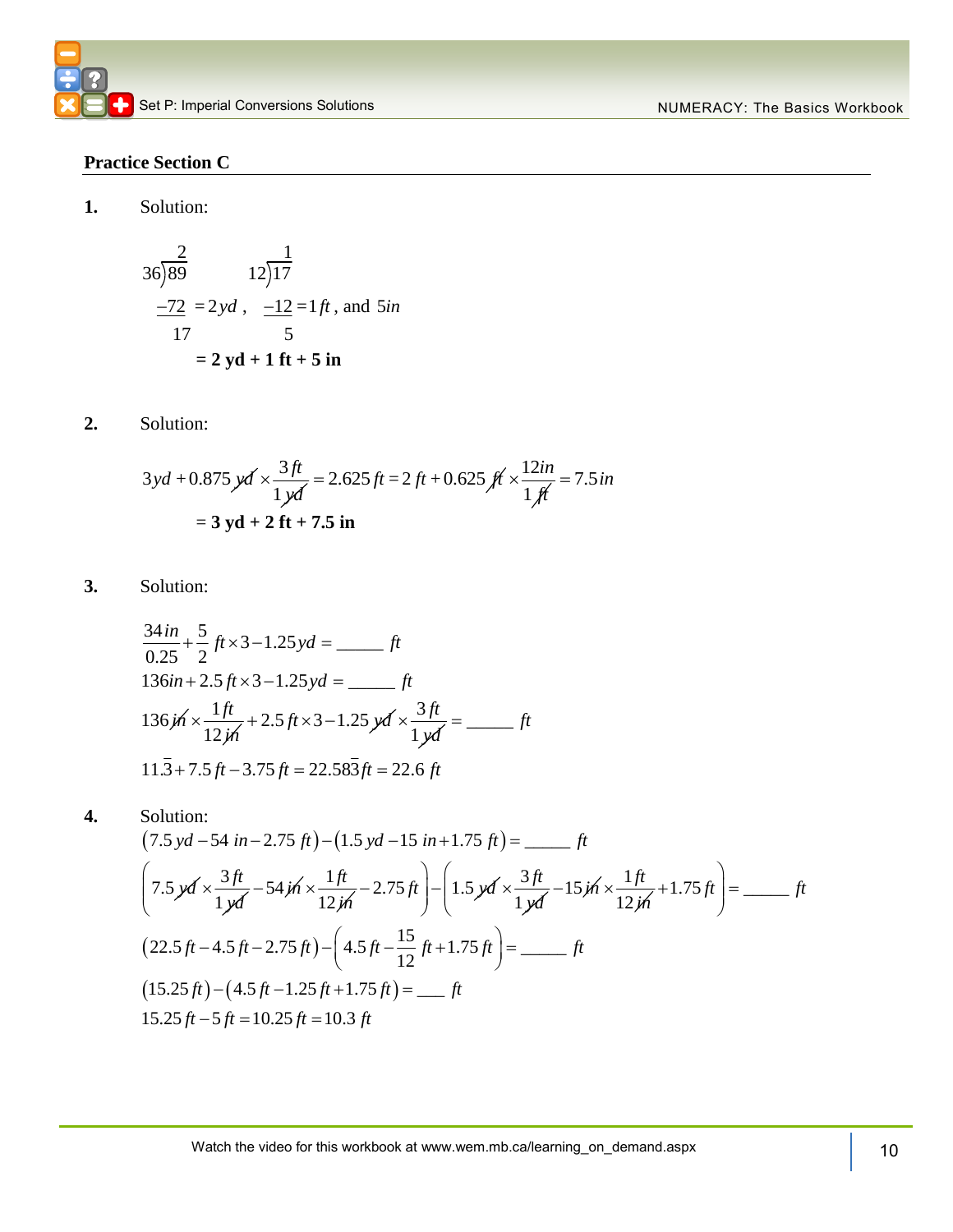**5.** Solution:

Solution:  
\n(d.5yd – 119in) + 1 ft – 
$$
\left(\frac{1.5ft}{0.5} - 42 \text{ in } -1.125 \text{ yd} \div \frac{1}{4}\right)
$$
 = \_\_\_\_\_\_\_ *yd*  
\n $(4.5yd - 119in) + 1 ft - \left(\frac{1.5ft}{0.5} - 42 \text{ in } -1.125 \text{ yd} \div \frac{1}{4}\right)$  = \_\_\_\_\_\_\_ *yd*  
\n $\left(4.5yd - 119j\hat{n} \times \frac{1yd}{36j\hat{n}}\right) + 1j\hat{r} \times \frac{1yd}{3j\hat{r}} - \left(3jt - 42j\hat{n} \times \frac{1yd}{36j\hat{n}} - 4.5yd\right)$  = \_\_\_\_\_\_\_ *yd*  
\n $(4.5yd - 3.30\overline{5}) + 0.\overline{3}yd - \left(3j\hat{r} \times \frac{1yd}{3j\hat{r}} - 1.1\overline{6}yd - 4.5yd\right)$  = \_\_\_\_\_\_\_ *yd*  
\n $1.19\overline{4}yd + 0.\overline{3}yd - (1yd - 1.1\overline{6}yd - 4.5yd)$  = \_\_\_\_\_\_\_ *yd*  
\n $1.19\overline{4}yd + 0.\overline{3}yd - (1yd - 1.1\overline{6}yd - 4.5yd)$  = \_\_\_\_\_\_\_ *yd*  
\n $1.19\overline{4}yd + 0.\overline{3}yd - (-4.\overline{6})$  = \_\_\_\_\_\_\_ *yd*  
\n $1.19\overline{4}yd + 0.\overline{3}yd - (-4.\overline{6})$  = \_\_\_\_\_\_\_ *yd*  
\n $1.19\overline{4}yd + 0.\overline{3}yd + 4.\overline{6} = 6.194yd = 6.2yd$ 

#### **Practice Section D**

**1.** Solution:

One error is in line 2 where  $1 yd = 12in$  instead of  $1 yd = 36in$ . In line 4, the incorrect order of operations is performed when  $21 - 1.5$  is calculated before  $1.5 \times 12$ .

The correct solution is:

6 ft + 41 in - 2.5 yd = 
$$
...in
$$
  
\n6 ft ×  $\frac{12in}{1ft}$  + 41 in - 2.5 yd ×  $\frac{36in}{1yd}$  =  $...in$   
\n72 in + 41 in - 2.5 yd ×  $\frac{36in}{1yd}$  =  $...in$   
\n113 in -90 in =  $...in$   
\n= 23 in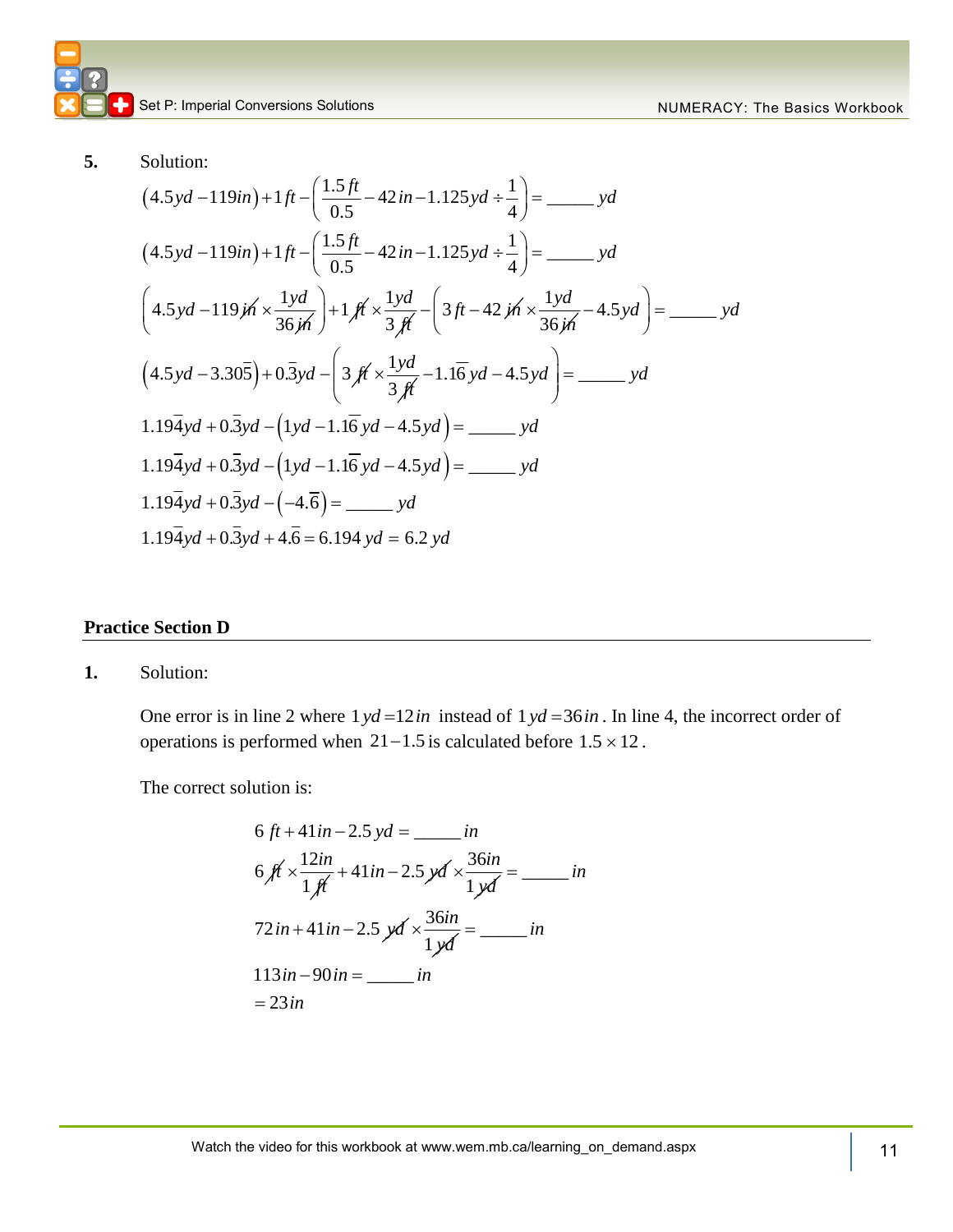#### **Practice Section E**

A repeating quotient is evident as soon as the numbers start repeating. In the example below the arrows on the 80's and the 30's indicate the repeating pattern in the quotient because the subtraction will always give those numbers.

$$
\begin{array}{r}\n0.2727 \\
11)3.0000 \\
-22 \\
80 \\
\hline\n-77 \\
30 \\
-22 \\
80 \Leftarrow \\
\hline\n-77 \\
30 \Leftarrow\n\end{array}
$$

You have to ensure sufficient division has been done to reveal the correct repetition. Look at this one:

$$
\begin{array}{r}\n 0.272 \\
3333 \overline{)907.0000} \\
 -6666 \\
 \hline\n 24040 \\
 -23331 \\
 \hline\n 7090 \\
 -6666\n \end{array}
$$